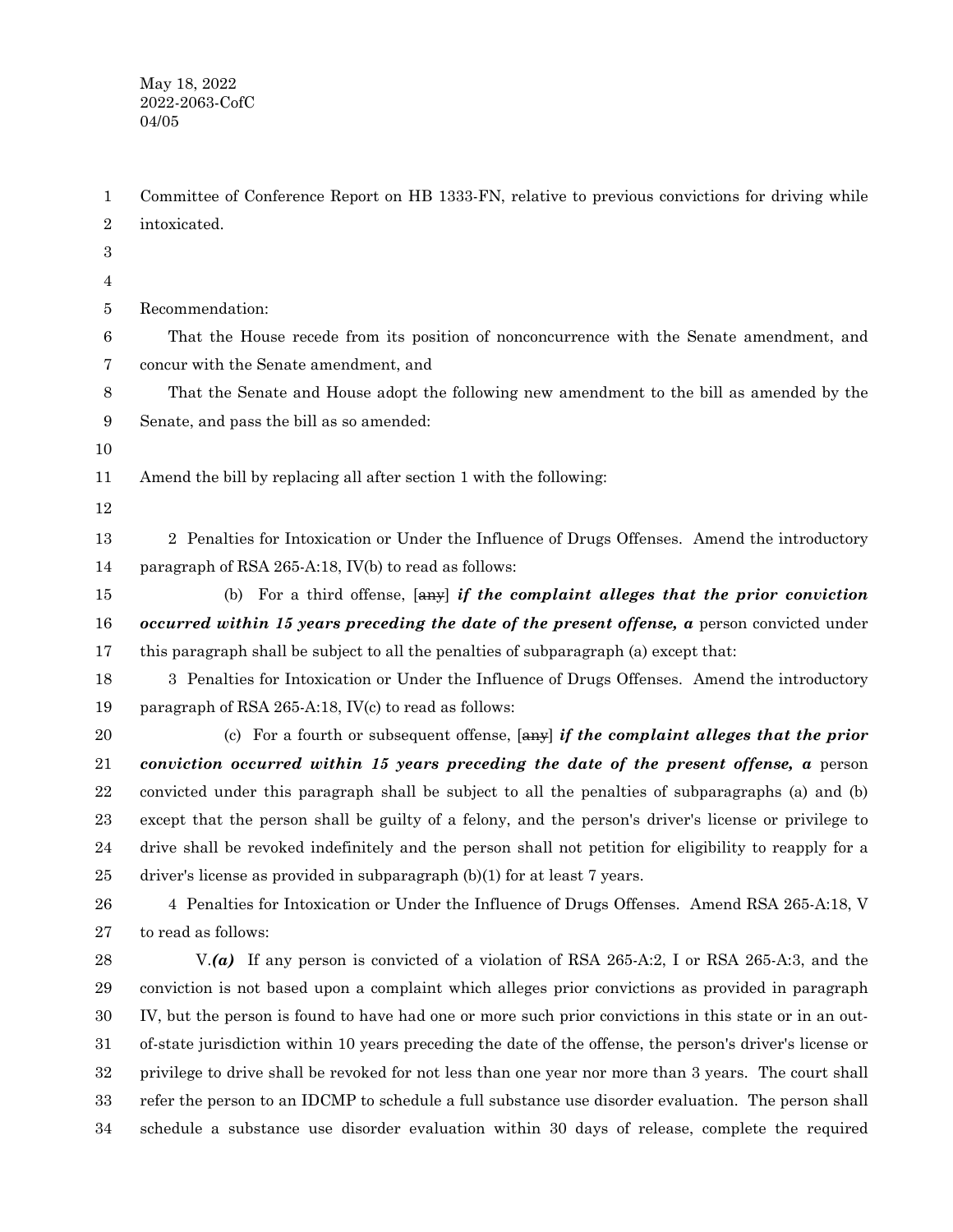## **Committee of Conference Report on HB 1333-FN - Page 2 -**

substance use disorder evaluation within 60 days of release, and comply with the service plan developed. The IDCMP shall administer the substance use disorder evaluation and shall develop the service plan from that substance use disorder evaluation. The court may suspend up to 6 months of this sentence, conditional on completion of the required evaluation within 30 days of the court's finding, completion of the service plan developed by the IDCMP, and payment of all relevant fees. 35 36 37 38 39

40

46 47

*(b) Any person convicted of a violation of RSA 265-A:2, I(a) and the conviction is based upon a complaint which alleges a prior conviction under RSA 265-A:2, I or RSA 265- A:3, or RSA 630:3, II, or under a reasonably equivalent offense in an out-of-state jurisdiction, occurring within 15 years of the date of the present offense, shall be guilty of a class A misdemeanor.* 41 42 43 44

- 
- 5 Effective Date. 45
	- I. Sections 2-4 of this act shall take effect January 1, 2023.
	- II. The remainder of this act shall take effect upon its passage.

The signatures below attest to the authenticity of this Report on HB 1333-FN, relative to previous convictions for driving while intoxicated.

\_\_\_\_\_\_\_\_\_\_\_\_\_\_\_\_\_\_\_\_\_\_\_\_\_\_\_\_\_\_\_\_\_\_\_\_\_\_\_\_\_ \_\_\_\_\_\_\_\_\_\_\_\_\_\_\_\_\_\_\_\_\_\_\_\_\_\_\_\_\_\_\_\_\_\_\_\_\_\_\_

\_\_\_\_\_\_\_\_\_\_\_\_\_\_\_\_\_\_\_\_\_\_\_\_\_\_\_\_\_\_\_\_\_\_\_\_\_\_\_\_\_ \_\_\_\_\_\_\_\_\_\_\_\_\_\_\_\_\_\_\_\_\_\_\_\_\_\_\_\_\_\_\_\_\_\_\_\_\_\_\_

\_\_\_\_\_\_\_\_\_\_\_\_\_\_\_\_\_\_\_\_\_\_\_\_\_\_\_\_\_\_\_\_\_\_\_\_\_\_\_\_\_ \_\_\_\_\_\_\_\_\_\_\_\_\_\_\_\_\_\_\_\_\_\_\_\_\_\_\_\_\_\_\_\_\_\_\_\_\_\_\_

Conferees on the Part of the Senate Conferees on the Part of the House

Sen. Carson, Dist. 14 Rep. Abbas, Rock. 8

Sen. French, Dist. 7 Rep. Packard, Rock. 5

Sen. Gannon, Dist. 23 Rep. Roy, Rock. 32

Rep. Rhodes, Ches. 15

\_\_\_\_\_\_\_\_\_\_\_\_\_\_\_\_\_\_\_\_\_\_\_\_\_\_\_\_\_\_\_\_\_\_\_\_\_\_\_